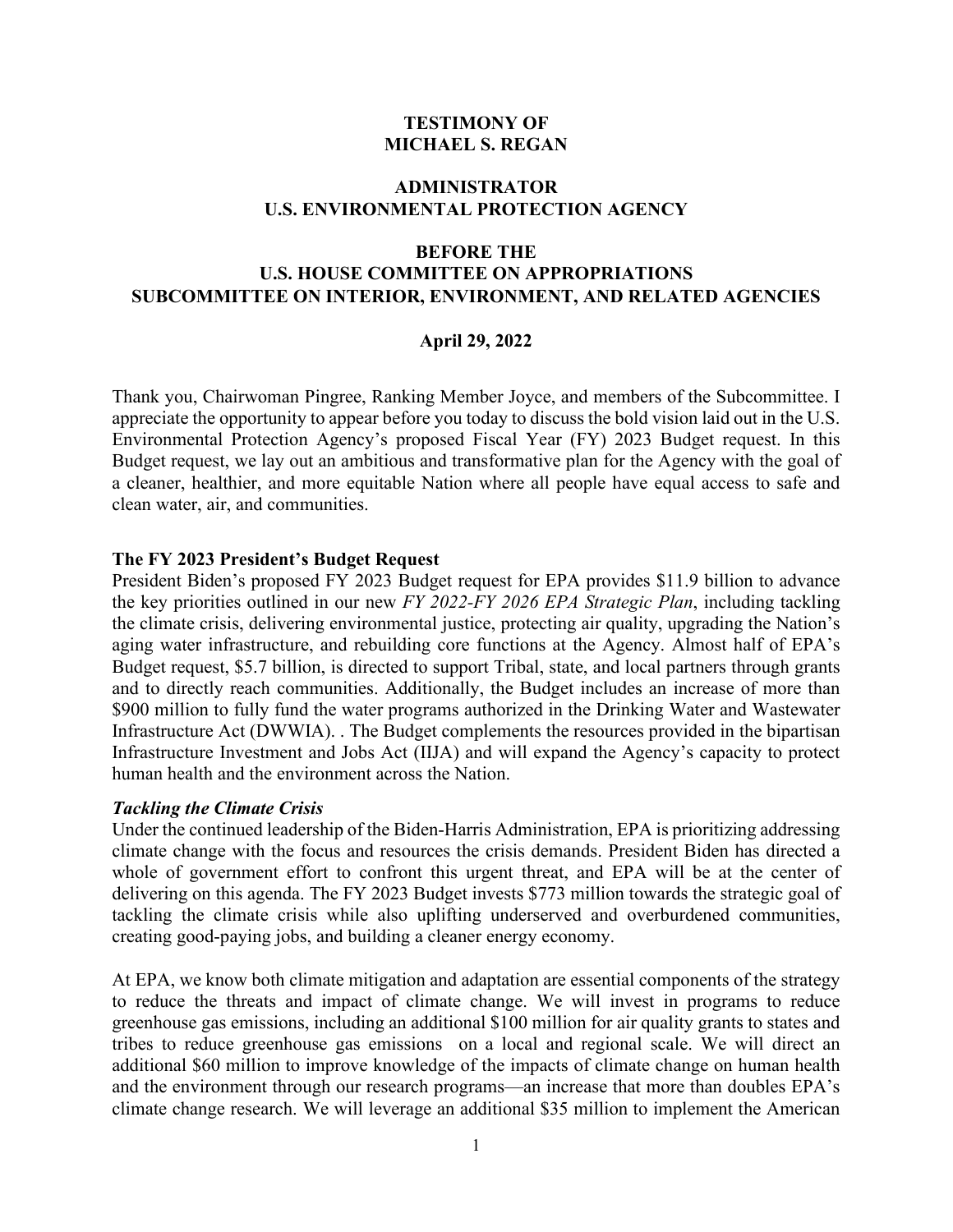Innovation in Manufacturing Act to continue phasing out hydrofluorocarbons (HFCs), and we will invest an additional \$13 million in wildfire prevention and readiness.

Tackling the climate crisis depends not only on the Agency's ability to mitigate the effects of climate change, but also our capacity to adapt and deliver targeted assistance to ensure our partners across the Nation are also prepared to meet these challenges. As part of a whole-of-government approach, EPA will directly support federal partners, Tribal governments, states, territories, local governments, environmental justice organizations, community groups, and businesses as they deal with the impacts of climate change. As part of this effort, the Budget provides \$150 million to expand the availability of Diesel Emissions Reduction Act (DERA) grants and rebates, focusing on school buses, ports, and where conditions disproportionately affect vulnerable populations, including our children. EPA will provide \$20 million for climate adaptation efforts to strengthen the adaptive capacity of our partners. In addition, the Agency will lead through example and prioritize climate resiliency investments across EPA-owned facilities. We will invest \$35 million to pursue aggressive energy, water, and building infrastructure improvements to advance the Agency's use of carbon-pollution free electricity.

# *Elevating Environmental Justice*

The communities hardest hit by pollution and climate change are most often communities of color, indigenous communities, rural communities, and economically disadvantaged communities. For generations, many of these vulnerable communities have been overburdened with higher instances of polluted air, water, and land. This inequity of environmental protection is not just an environmental justice issue, but also a civil rights concern. Neither an individual's skin color nor the wealth of their zip code should determine whether they have clean air to breathe, safe water to drink, or healthy environments in which their children can play. And yet, the development, implementation, and enforcement of environmental laws, regulations, and policies has not always ensured the fair treatment and meaningful involvement of all people regardless of race, color, national origin, or income.

To address these inequities, EPA recognizes that effective environmental policy must clean up the legacy pollution that many historically overburdened and underserved communities have lived with for far too long and ensure equitable practices for the future. A foundational component of the Agency's work to address environmental justice is the President's Justice40 Initiative, with the goal of delivering at least 40 percent of the overall benefits of relevant federal investments to underserved and overburdened communities.

In FY 2023, EPA will expand upon the historic investments made in FY 2022 in environmental justice and civil rights to reduce the historically disproportionate health impacts of pollution in communities with environmental justice concerns. Across the Budget, EPA is investing more than \$1.45 billion to advance environmental justice by cleaning up legacy pollution in overburdened and underserved communities and creating good-paying jobs. To ensure the success of these investments, we propose creating a new Environmental Justice National Program to be led by a Senate-confirmed Assistant Administrator to elevate and maximize the benefits of environmental justice efforts across EPA. Under this new Program area, more than \$300 million is included for the Environmental Justice program to expand support for community-based organizations, indigenous organizations, Tribes, states, local governments, and territorial governments in pursuit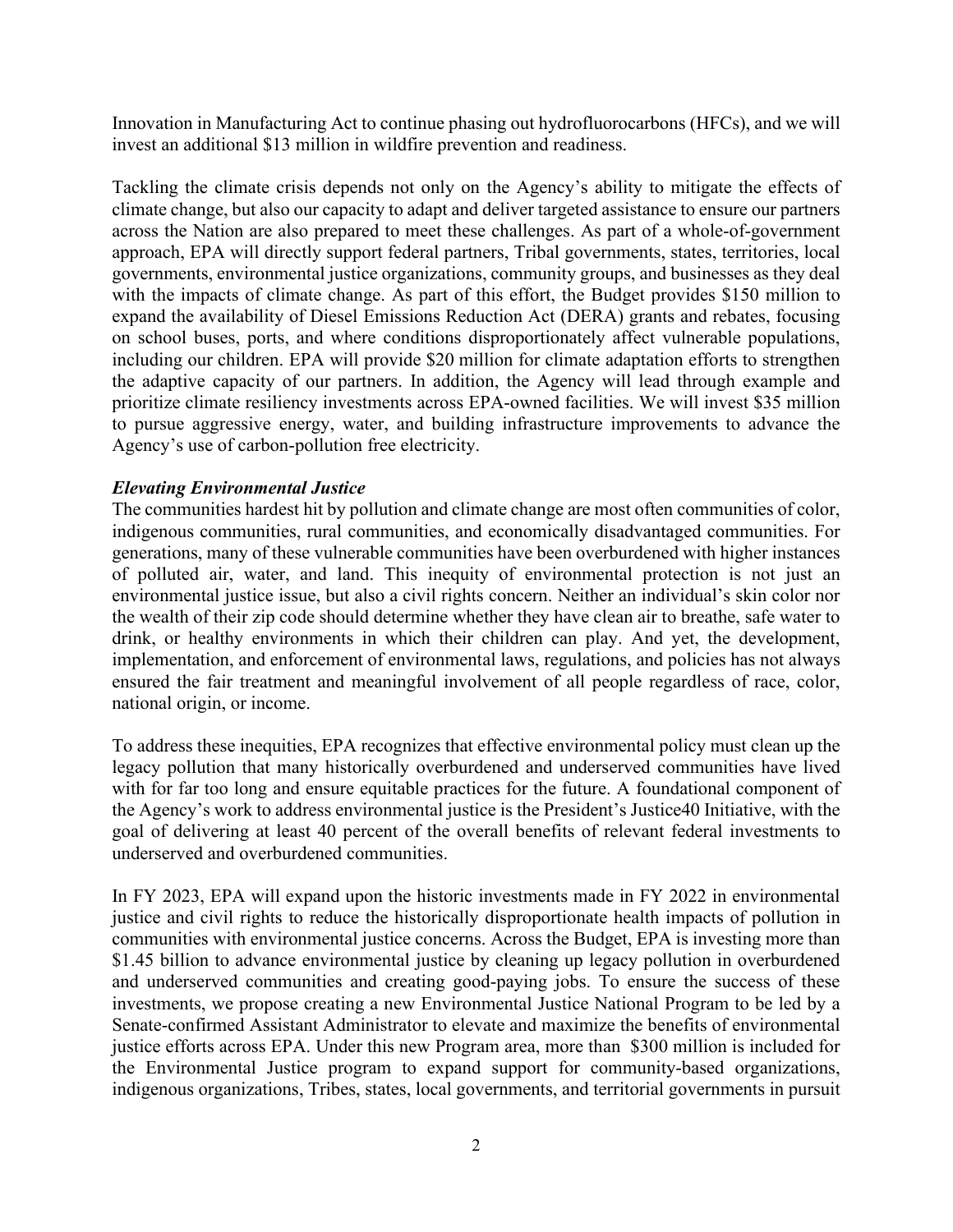of identifying and addressing environmental justice issues through multi-partner collaborations. This includes \$150 million in six environmental justice grant programs to support states, tribes, and local communities in addressing the impacts of environmental harms. Importantly, the Budget includes \$25.9 million to increase civil rights capacity across the Agency and ensure recipients of EPA's financial assistance comply with Title VI of the Civil Rights Act. The budget would also invest \$100 million will support a new community air quality monitoring and notification program. The Budget proposed additional funds and FTE to increase fenceline inspections in communities with disproportionately high pollution exposure.

# *Enforcing Environmental Laws*

Enforcing and ensuring compliance of our Nation's environmental laws is central to achieving EPA's mission. The Agency holds, and will continue to hold, bad actors accountable for their violations, with a particular focus on communities with multiple pollution sources. This Budget invests \$213 million for civil enforcement efforts, such as increasing enforcement efforts in communities with high pollution exposure and preventing the illegal importation and use of hydrofluorocarbons in the United States. The request also includes \$148 million for compliance monitoring and \$7 million to implement a coal combustion residuals compliance program.

We know that overburdened and underserved communities are often victims of environmental crime. Accordingly, the Budget sets aside \$69 million for criminal enforcement efforts, including funding for a specialized Criminal Enforcement Initiative focused on addressing environmental justice issues in partnership with the Department of Justice (DOJ).

#### *Ensuring Clean and Healthy Air for All Communities*

Poor air quality still affects millions of people across the country, perpetuating harmful short- and long-term health and quality of life impacts. In FY 2023, the Agency will improve air quality for communities by reducing emissions of ozone-forming pollutants, particulate matter, and air toxics. The President's Budget includes \$1.1 billion for the strategic goal of improving air quality and reducing localized pollution, reducing exposure to radiation, and improving indoor air for communities across the country. The Budget dedicates \$152 million to the development and implementation of national emission standards to reduce air pollution from vehicles, engines, and fuels. EPA's work to set these standards provides certainty to industry, builds on advances in technology, and reinforces market movement towards a cleaner energy system that provides reliable and affordable energy.

The Budget includes \$289 million to assist Tribal, state, and local air pollution control agencies in the development, implementation, and evaluation of programs for the National Ambient Air Quality Standards (NAAQS) and to establish standards for reducing air toxics. EPA will continue to build on its historic progress in protecting human health and the environment from the harmful effects of air pollution and work to assure clean air for all Americans, with a particular focus on those in underserved and overburdened communities.

# *Achieving Clean and Safe Water for All Communities*

Clean and safe water is a foundation for healthy communities and a thriving economy, and the Agency is committed to ensuring clean and safe water for all, especially for overburdened and underserved communities where adequate drinking water and wastewater infrastructure has not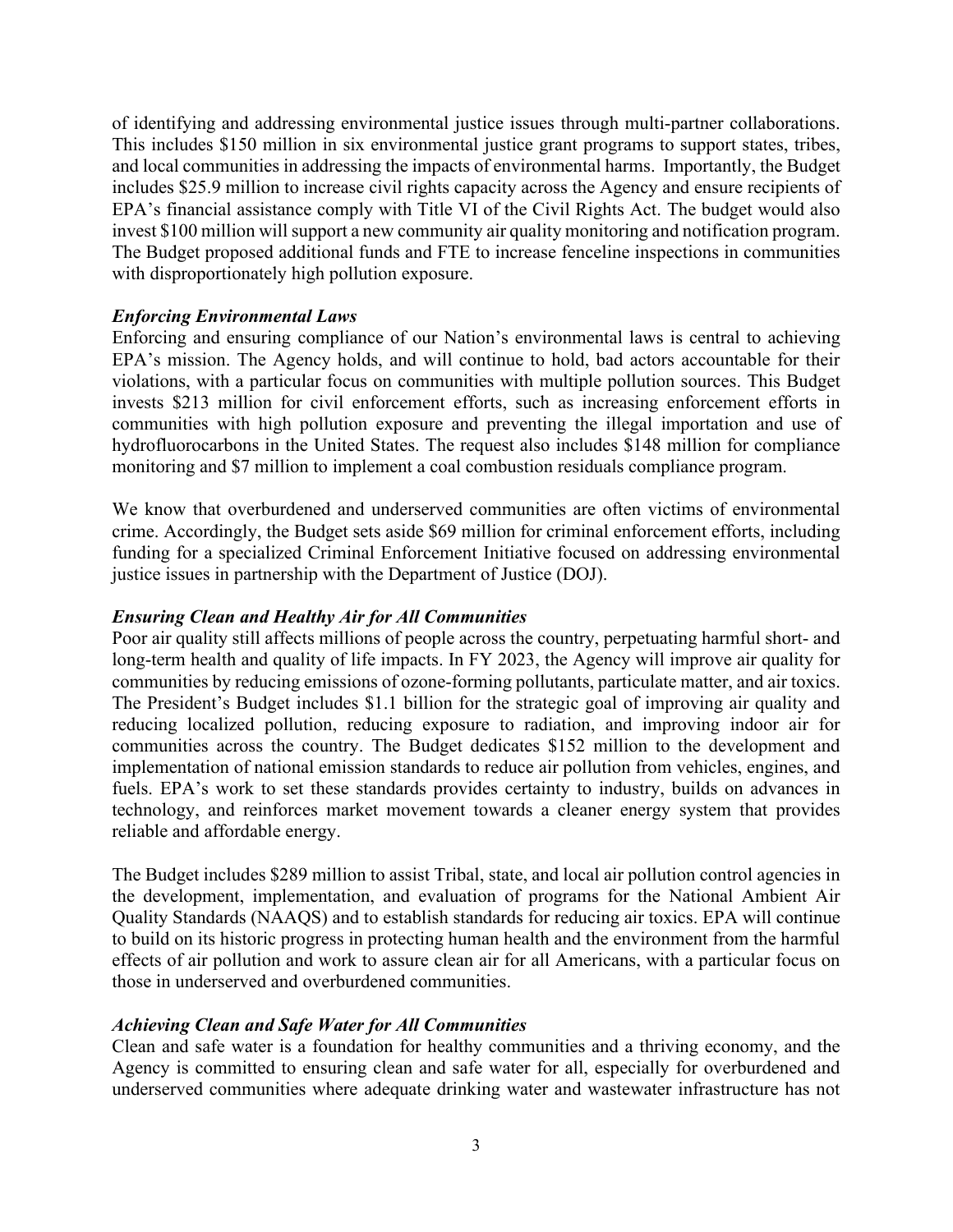been a priority. Although immense progress has been made across our Nation, many still lack access to safe and clean water and suffer the effects of aging infrastructure and legacy lead pipes. America's water systems also are facing new challenges, including cybersecurity threats, climate change, and emerging contaminants of concern, such as PFAS.

In FY 2023, EPA will continue our work with federal, Tribal, state, and nongovernmental partners to advance water quality science, provide clean and safe water for all communities, and protect our Nation's waterbodies from degredation. The Budget proposes more than \$4.1 billion to upgrade drinking water and wastewater infrastructure nationwide, with a focus on underserved communities. This includes a total of \$2.8 billion for the Clean Water and Drinking Water State Revolving Funds and \$80 million for the Water Infrastructure Finance and Innovation Act (WIFIA) program. Also included is \$1.2 billion for grant programs authorized in the Water Infrastructure Improvements for the Nation Act of 2016 (WIIN), the America's Water Infrastructure Act of 2018 (AWIA), and the Drinking Water and Wastewater Infrastructure Act of 2021 (DWWIA) and \$25 million for a new water sector cybersecurity grant program dedicated to help utilities and operators protect their systems. EPA requests to fully fund all the water programs authorized by DWWIA, including \$565 million to create 20 new water grant programs, a \$240 million increase to the Sewer Overflow and Stormwater Reuse grant program, and other critical water infrastructure investments. To further the President's goal of replacing all lead pipes within the next decade, the Budget proposes a \$160-million increase for grants to reduce lead in drinking water. This Budget request will complement the supplemental funds provided by the bipartisan Infrastructure Investment and Jobs Act (IIJA), totaling \$8.4 billion in EPA's State Revolving Funds for FY 2023.

In FY 2023, EPA will continue to work across environmental programs to advance Agency efforts to tackle Per- and Polyfluoroalkyl Substances (PFAS) pollution. As part of the President's commitment to tackling PFAS pollution and EPA's PFAS Strategic Roadmap, the FY 2023 Budget proposes approximately \$126 million for EPA to increase its understanding of PFAS and their human health and ecological effects; restrict PFAS use to prevent new PFAS pollution from entering the air, land, water; and remediate PFAS that have been released into the environment.

From the Chesapeake Bay to Lake Pontchartrain to the Puget Sound, the United States is home to water bodies of ecological, cultural, and economic significance. The Budget invests \$578.6 million to continue strong support for EPA's Geographic Water Programs to protect and restore these water bodies of special ecological and economic importance to the Nation. EPA's Geographic Programs deliver technical and financial assistance to solve problems and support healthy resilient ecosystems and to maintain, restore, and improve water quality, which yields environmental, economic, and recreational benefits to their communities.

# *Safeguarding and Revitalizing Communities*

Preventing and cleaning up environmental pollution that harms communities and poses a risk to public health and safety continue to be a top priority for the Administration. The FY 2023 Budget enables the Agency to clean up hazardous waste sites in communities across the Nation, including those where vulnerable populations, such as children, the elderly, and economically-disadvantaged individuals, reside. EPA collaborates with Tribal, state, and local partners to improve the livelihood of all residents of the United States by addressing contaminated sites, including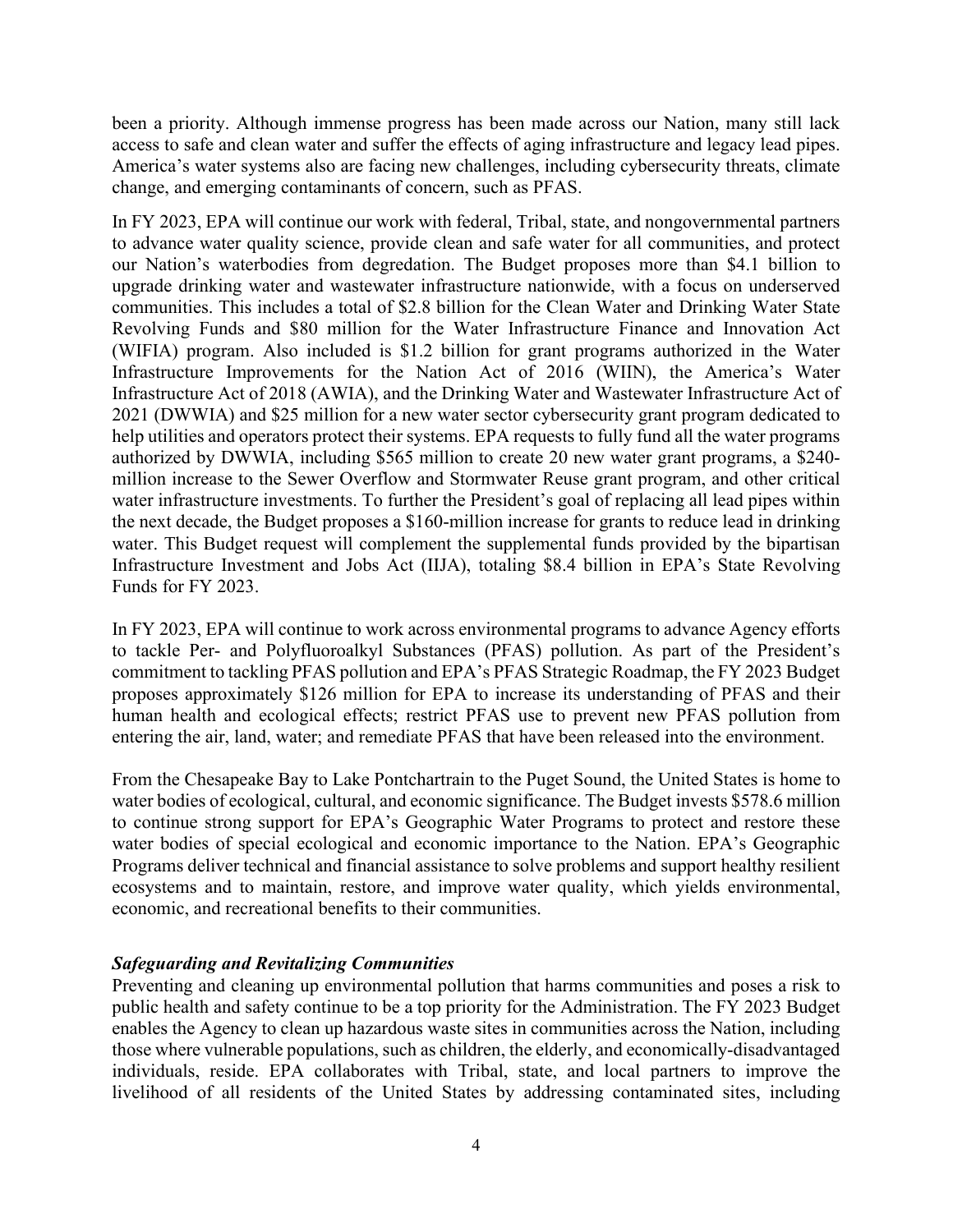Superfund, brownfields, leaking underground storage tanks, and other waste sites and restoring them to productive use. Reuse and restoration of these sites directly support President Biden's Justice40 initiative.

The Budget provides \$1.15 billion for EPA's Superfund programs to continue cleaning up some of the Nation's most contaminated land and to respond to environmental emergencies. In FY 2023, EPA will begin to use the Superfund chemical tax revenue collected in FY 2022, along with the \$3.5 billion provided to EPA under IIJA and other appropriated resources, to implement the Comprehensive Environmental Response, Compensation and Liability Act (CERCLA). The Budget also includes \$215 million for EPA's Brownfields programs to provide grants and technical assistance to communities along with 60 additional Brownfields community specialists. Taken together, these investments will ensure EPA is cleaning up sites and fully engaging the communities we serve in the process.

# *Ensuring the Safety of Chemicals for People and the Environment*

Chemicals and toxic substances are ubiquitous in our everyday lives and are often released into the environment from their manufacture, processing use, or disposal. EPA has significant responsibilities under amendments to the Toxic Substances Control Act (TSCA) to ensure the safety of chemicals in or entering commerce and addressing unreasonable risks to human health or the environment. The Budget provides \$124 million and 449 FTE to implement TSCA and deliver on the promises made to the American people by the bipartisan Lautenberg Act, an increase of more than \$60 million. These resources will support EPA-initiated chemical risk evaluations, issue protective regulations in accordance with statutory timelines, and establish a pipeline of priority chemicals for risk evaluation.

The Agency also has significant responsibility under the Federal Insecticide, Fungicide, and Rodenticide Act (FIFRA) to screen new pesticides before they reach the market and ensure pesticides already in commerce are safe. In addition, EPA is responsible for complying with the Endangered Species Act (ESA) and ensuring that federally endangered and threatened species are not harmed when the Agency registers pesticides. The FY 2023 Budget includes an additional \$4.9 million to enable the Pesticide program to integrate ESA requirements in conducting risk assessments and making risk management decisions that protect federally threatened and endangered species from exposure to new active ingredients.

# *Restoring EPA's Core Capacity and Following the Science*

The Budget strategically increases the capacity of the Agency across both mission and mission support functions to position the EPA to address both current challenges and prepare for the future. EPA has lost nearly 1,000 staff in recent years, hindering the Agency's ability to carry out its mission to protect human health and the environment. The Budget looks to restore EPA's programmatic capabilities that focus on achieving clean air, land, and water and tackling climate change. Restoring capacity across the Agency and building a diverse and equitable workforce will strengthen our ability to tackle multiple priorities, from clean air and water, to cutting edge research at the Agency. Underpinning all our work is a commitment to follow the science, which is why this budget includes \$864 million for the Science and Technology account, an increase of more than \$100 million above current levels that will ensure programs have the best available data to inform decisions.